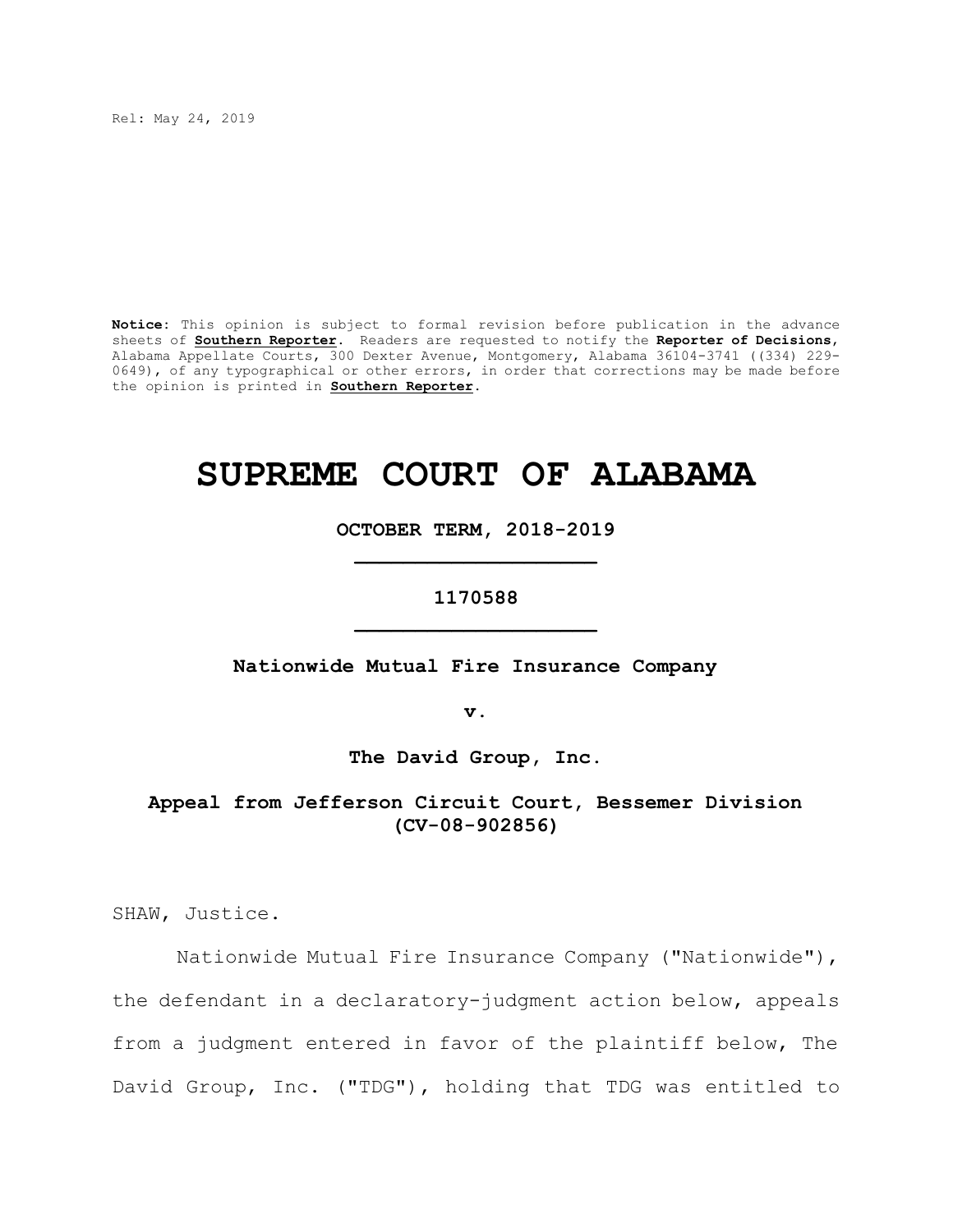coverage and indemnification under a commercial generalliability ("CGL") insurance policy issued by Nationwide. We reverse and remand.

## Facts and Procedural History

In January 2004, TDG, a construction company that specializes in custom-built houses, remodeling, and construction services, purchased a CGL policy from Nationwide. Under the terms of that CGL policy, Nationwide agreed to "pay those sums that the insured becomes legally obligated to pay as damages because of 'bodily injury' or 'property damage' to which this insurance applies." According to the policy, its coverage applied to "bodily injury" and "property damage" only if "[t]he 'bodily injury' or 'property damage' is caused by an 'occurrence.'"

In October 2006, while TDG's CGL policy with Nationwide was in effect, Saurin and Valerie Shah purchased a newly built house from TDG. After they moved in, the Shahs began experiencing problems with their new house. Despite TDG's efforts at correcting the problems, however, in February 2008, the Shahs sued TDG.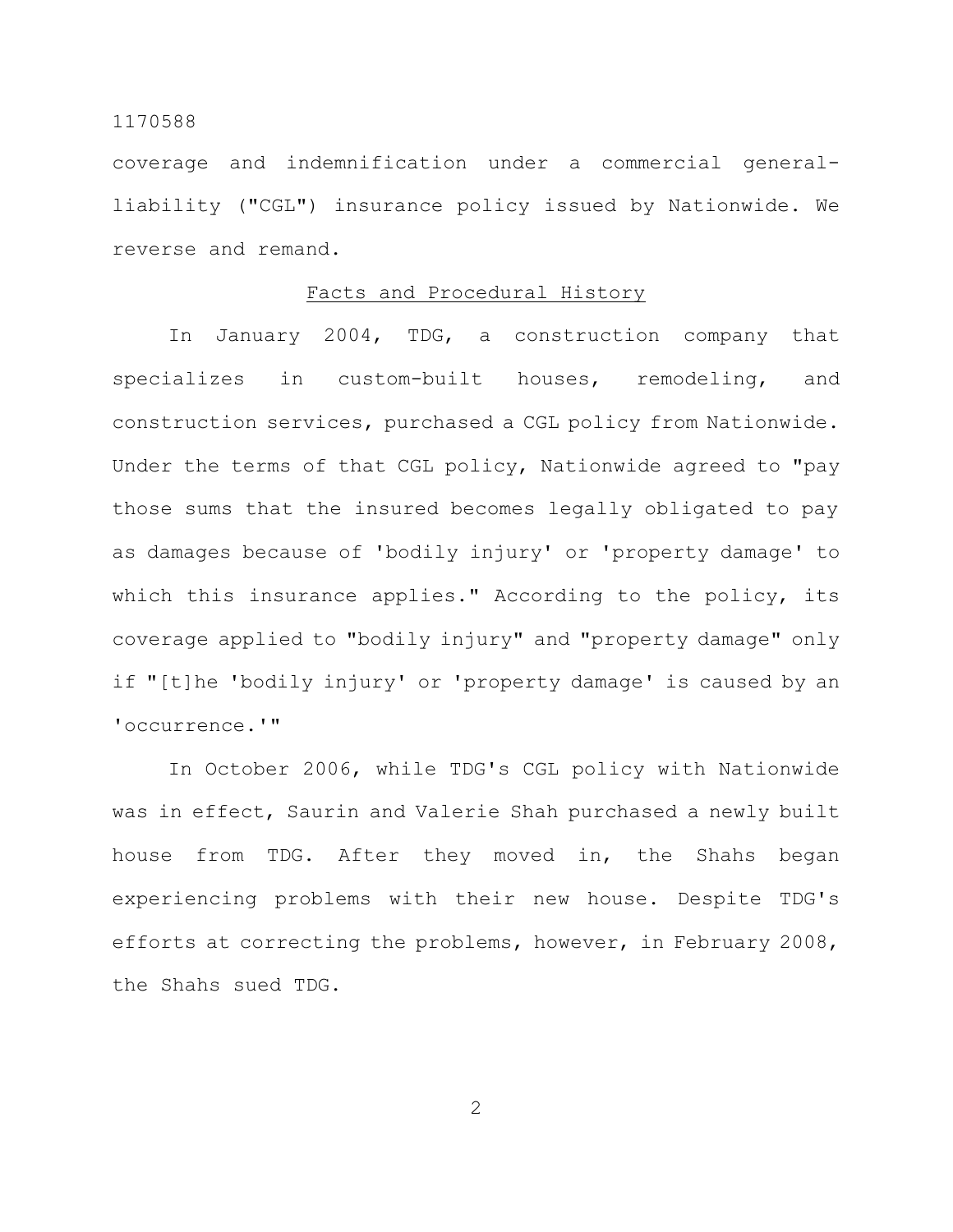In their complaint, the Shahs alleged that the house had "severe structural issues" and that they had discovered "numerous and substantial construction defects in the residence including, but not limited to, serious defects resulting in health and safety issues, building code violations, poor workmanship, misuse of construction materials, and disregard of proper installation methods." They also asserted claims of rescission, breach of contract, breach of express and implied warranties, negligence and wantonness, negligent supervision and training, misrepresentation and fraud, suppression, and "gross negligence" and "incompetence." As a result of the purported defects in the house, the Shahs alleged that they "suffered and/or are continuing to suffer damages including, but without limitation[,] repair, and/or replacement costs, loss of the use and enjoyment of areas of their home, loss of market value in their home, mental anguish and emotional distress damages."

Although Nationwide initially defended TDG against the Shahs' action, Nationwide withdrew its defense after conducting its own investigation into the Shahs' allegations. Nationwide explained in a letter to TDG that, based on its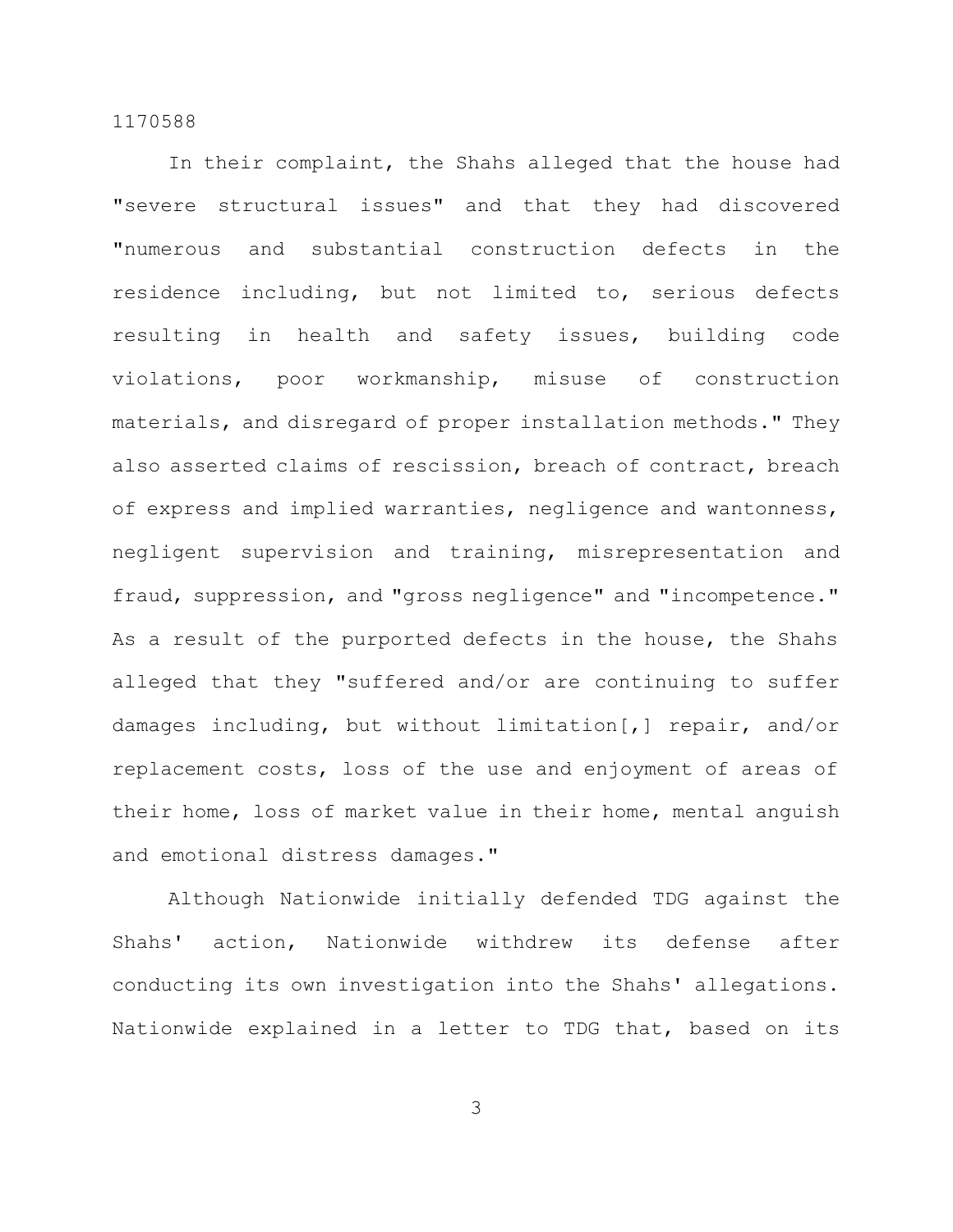investigation, it concluded that it had no duty either to defend or to indemnify TDG because, according to Nationwide, the damage the Shahs complained of did not constitute an "occurrence" so as to trigger coverage under the CGL policy.

In September 2008, TDG initiated an action against Nationwide seeking a judgment declaring that Nationwide was obligated to defend TDG in the Shahs' action and to indemnify TDG for any judgment entered against it. TDG also requested that all fees and expenses it incurred in defending against the Shahs' action be paid by Nationwide. Finally, TDG sought a preliminary injunction to prevent the Shahs' action from going forward until TDG's case against Nationwide had been resolved.

Despite that request, however, the Shahs' case against TDG proceeded to arbitration, and TDG's case against Nationwide was stayed pending the results of the arbitration proceeding. On October 20, 2009, the arbitrator issued an award in favor of the Shahs in the amount of \$12,725.

In July 2011, Nationwide filed a motion for a summary judgment on TDG's claims. In its motion, Nationwide argued, among other things, that TDG's alleged faulty workmanship in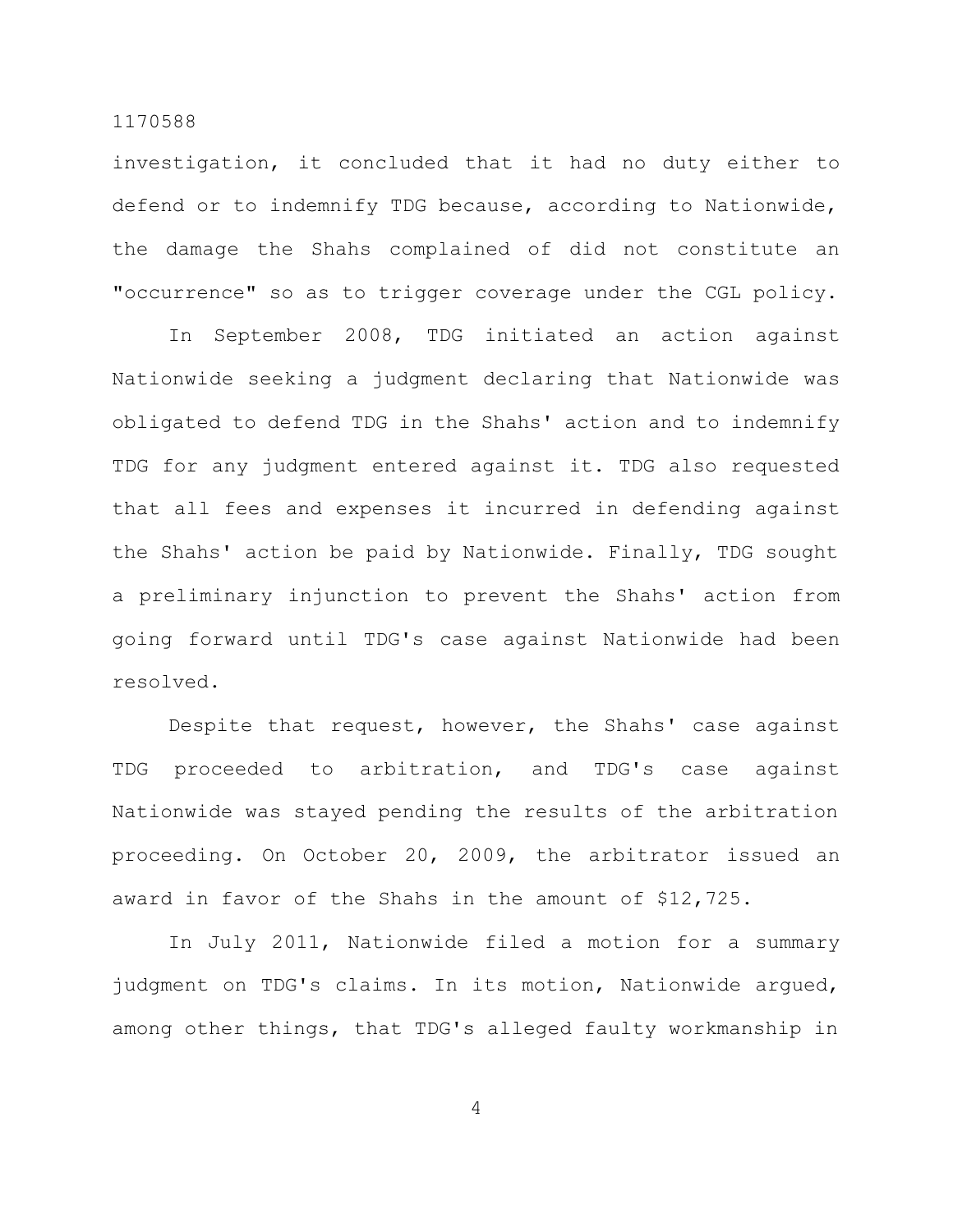constructing the Shahs' house did not constitute an "occurrence" so as to trigger coverage under the CGL policy. In December 2011, Nationwide filed a renewed motion for a summary judgment, to which TDG responded, and later filed supplemental evidence in support of that motion.

On January 29, 2015, the Jefferson Circuit Court ("the trial court") issued an order denying Nationwide's motion for a summary judgment. In that same order, the trial court also entered a partial summary judgment in favor of TDG on the issue of coverage. Based on the allegations in the Shahs' complaint and the findings in the arbitrator's award, the trial court, applying the reasoning found in this Court's decision in Owners Insurance Co. v. Jim Carr Homebuilder, LLC, 157 So. 3d 148 (Ala. 2014), held that the complaint alleged, and the arbitration award indicated, that there was damage to the Shahs' house that resulted from or was caused by TDG's faulty work. The trial court thus concluded that TDG was entitled to coverage and indemnification under the CGL policy not only for the damages awarded against it in the Shahs' action but also for its attorney fees and expenses incurred in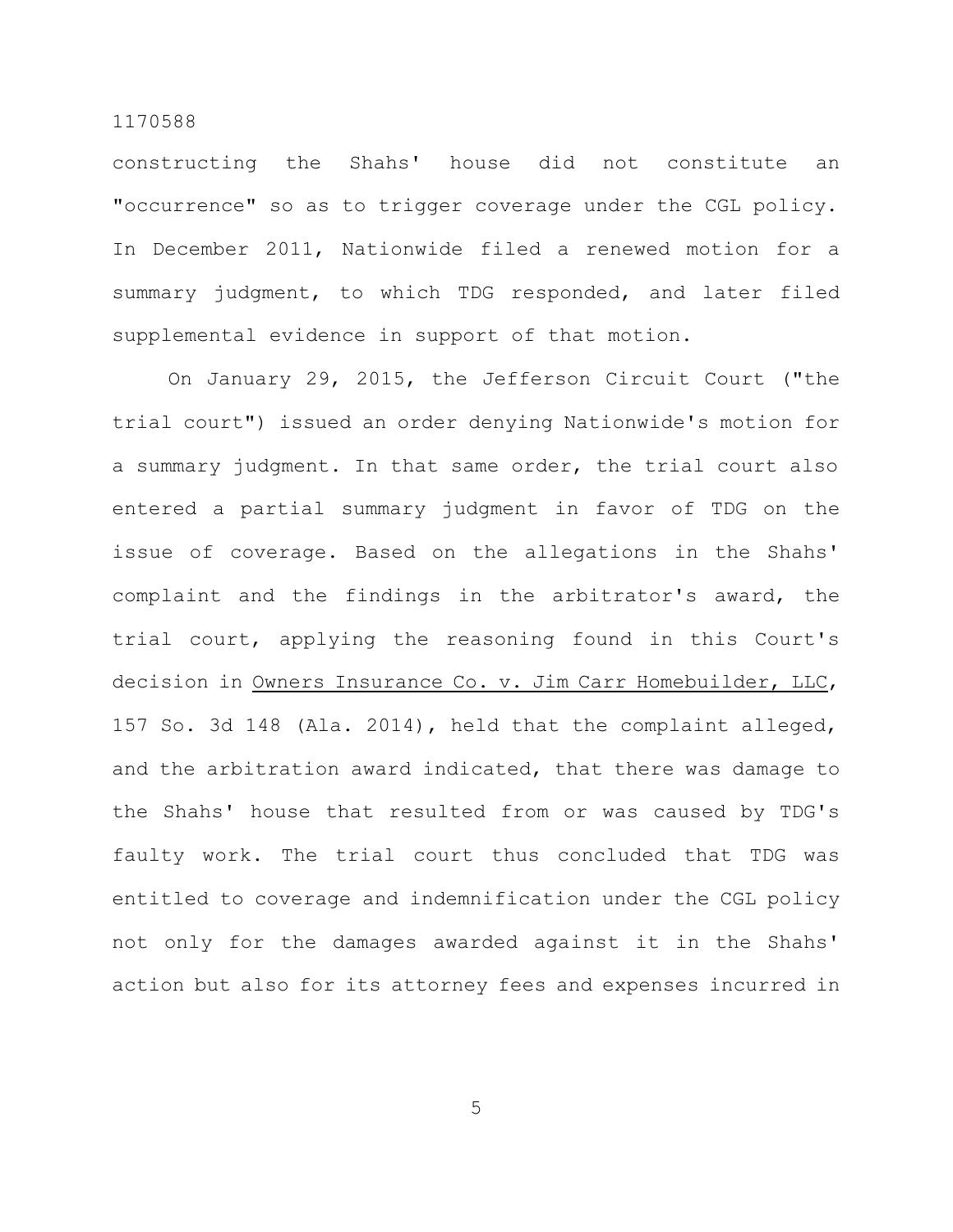defending the Shahs' action. The specific amount of damages to which TDG was entitled was not covered in that order.

Between February 2015 and April 2017, the parties filed various motions with the trial court related to damages. On April 19, 2017, the trial court entered a judgment in favor of TDG and assessed damages. Nationwide filed a motion to alter, amend, or vacate that judgment, arguing several grounds. On August 17, 2017, the trial court granted Nationwide's motion and withdrew its April 2017 order after finding, among other things, that it had miscalculated the prejudgment interest it had awarded to TDG. On February 15, 2018, the trial court entered a new final judgment awarding damages. Thereafter, Nationwide appealed.

# Standard of Review

"An 'appeal from a pretrial final judgment disposing of all claims in the case ... entitles [the appellant], for purposes of our review, to raise issues based upon the trial court's adverse rulings, including the denial of [the appellant's] summary-judgment motions.'" Barney v. Bell, 172 So. 3d 849, 856 (Ala. Civ. App. 2014) (quoting Lloyd Noland Found., Inc. v. City of Fairfield Healthcare Auth., 837 So. 2d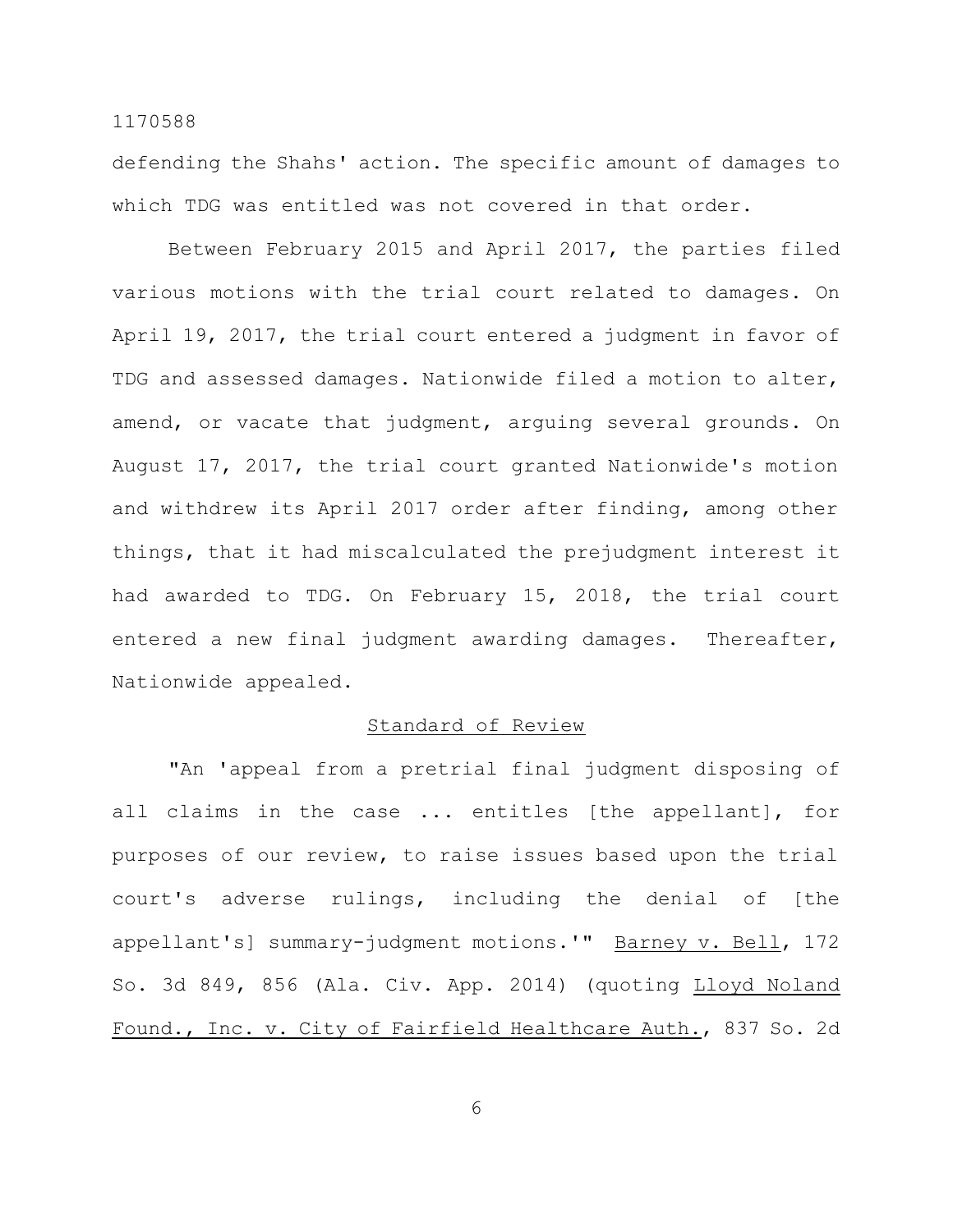253, 263 (Ala. 2002)). "[W]hen no oral testimony is presented to the circuit court and the '"'judgment is based entirely upon documentary evidence,'"' the Court reviews the matter de novo." Swindle v. Remington, [Ms. 1161044, March 8, 2019] So. 3d , (Ala. 2019) (quoting Weeks v. Wolf Creek Indus., Inc., 941 So. 2d 263, 268-69 (Ala. 2006), quoting in turn Padgett v. Conecuh Cty. Comm'n, 901 So. 2d 678, 683 (Ala. 2004), quoting in turn Alfa Mut. Ins. Co. v. Small, 829 So. 2d 743, 745 (Ala. 2002)).

# Discussion

On appeal, Nationwide argues that the trial court erred in finding that TDG was entitled to coverage under the CGL policy and thus entering a judgment in favor of TDG. According to Nationwide, because the "defects" alleged by the Shahs and identified by the arbitrator referred to nothing more than faulty work performed by TDG, those defects were not "occurrences" that would trigger coverage under the CGL policy and, thus, Nationwide was not required to indemnify TDG for the damages awarded against it in the Shahs' action.

As noted above, under the terms of the CGL policy, Nationwide agreed to "pay those sums that [TDG] becomes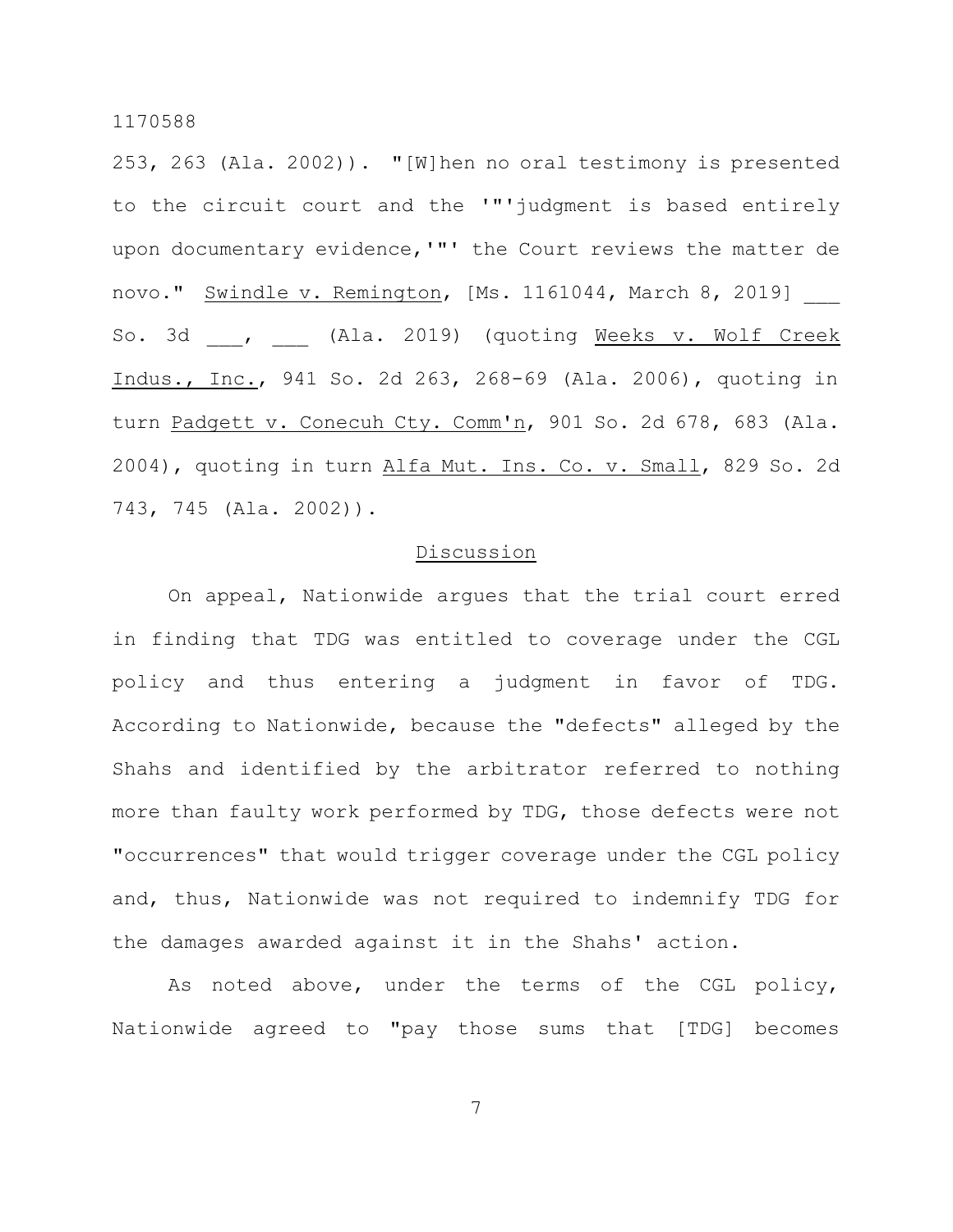legally obligated to pay as damages because of 'bodily injury' and 'property damage' ... only if ... [t]he 'bodily injury' or 'property damage' is caused by an 'occurrence' that takes place in the 'coverage territory ... [and] occurs during the policy period.'"<sup>1</sup> An "occurrence" is defined under the policy as "an accident, including continuous or repeated exposure to substantially the same general harmful conditions." Although the Nationwide policy does not define the term "accident," this Court has previously stated that, in this context, an "accident" is "'[a]n unintended and unforeseen injurious occurrence; something that does not occur in the usual course of events or that could [not] be reasonably anticipated.'" Hartford Cas. Ins. Co. v. Merchants & Farmers Bank, 928 So. 2d 1006, 1011 (Ala. 2005) (quoting Black's Law Dictionary 15 (7th ed. 1999)).

The Shahs alleged that TDG breached the parties' contract and express and implied warranties by failing to properly

<sup>&</sup>lt;sup>1</sup>The policy specifically defines "property damage" as "[p]hysical injury to tangible property, including all resulting loss of that property" or "loss of use of tangible property that is not physically injured." Additionally, "bodily injury" is defined as "bodily injury, sickness or disease sustained by a person, including death resulting from any of these at any time."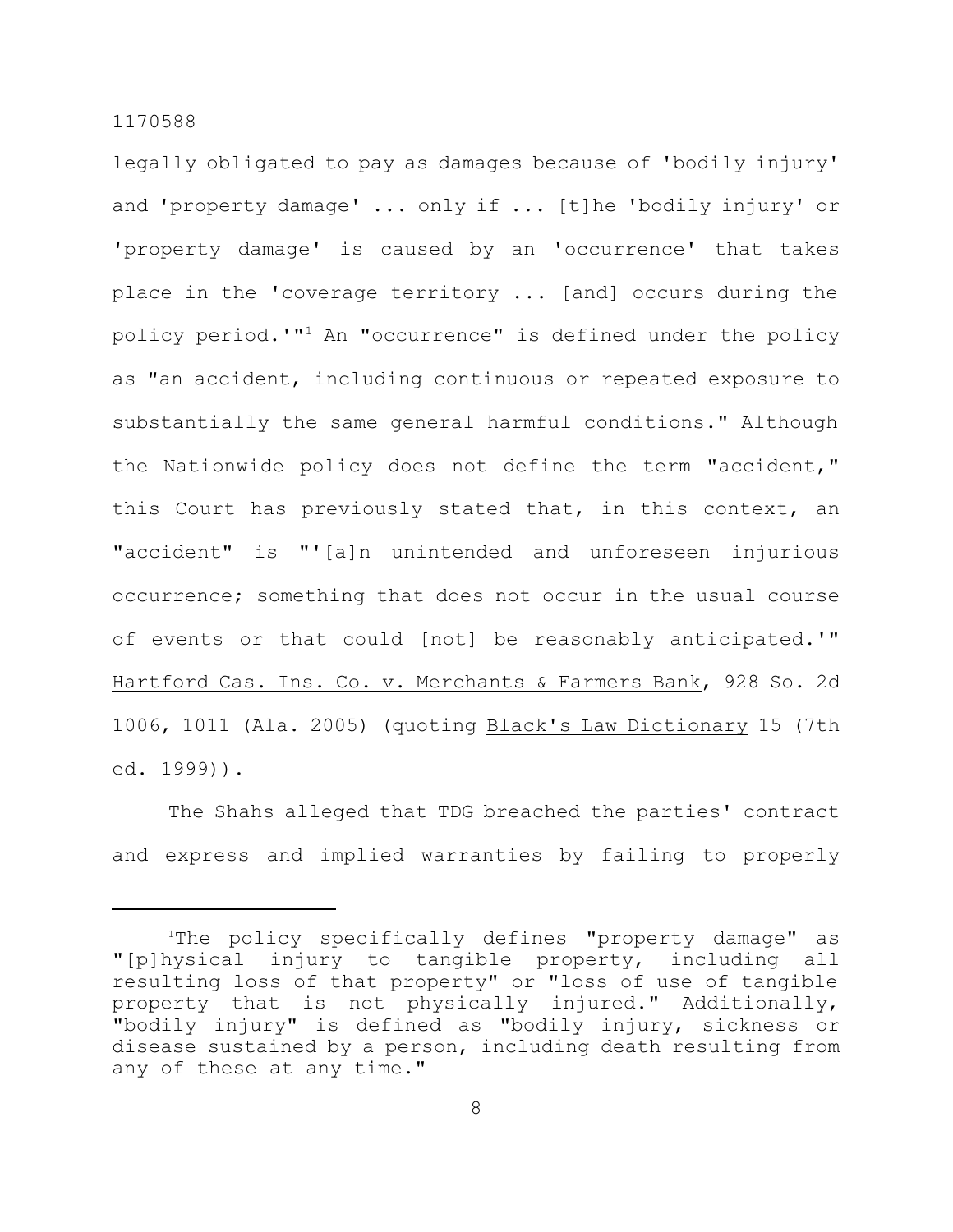construct their house in a "good workmanlike" manner. Alabama law recognizes an implied warranty of workmanship, i.e., a duty that a contractor will "'use reasonable skill in fulfilling [his] contractual obligations.'" Blackmon v. Powell, 132 So. 3d 1, 5 (Ala. 2013) (quoting Turner v. Westhampton Court, L.L.C., 903 So. 2d 82, 93 (Ala. 2004)). Even when a contractor has completed the work contracted for, the contractor can be held liable for breaching the parties' contract and the implied warranty of workmanship if it failed to use reasonable skill in performing its work. See id.

This Court has repeatedly held, however, that "faulty workmanship itself is not an occurrence" under a CGL policy like the one here. See Town & Country Prop., LLC v. Amerisure Ins. Co., 111 So. 3d 699, 706 (Ala. 2011). Phrased more precisely, "faulty workmanship itself is not 'property damage' 'caused by' or 'arising out of' an 'occurrence.'" Owners Ins., 157 So. 3d at 155. This Court has recognized, however, that faulty work may lead to an occurrence and thus trigger coverage under a CGL policy, "if it subjects personal property or other parts of the [damaged] structure to 'continuous or repeated exposure' to some other 'general harmful condition'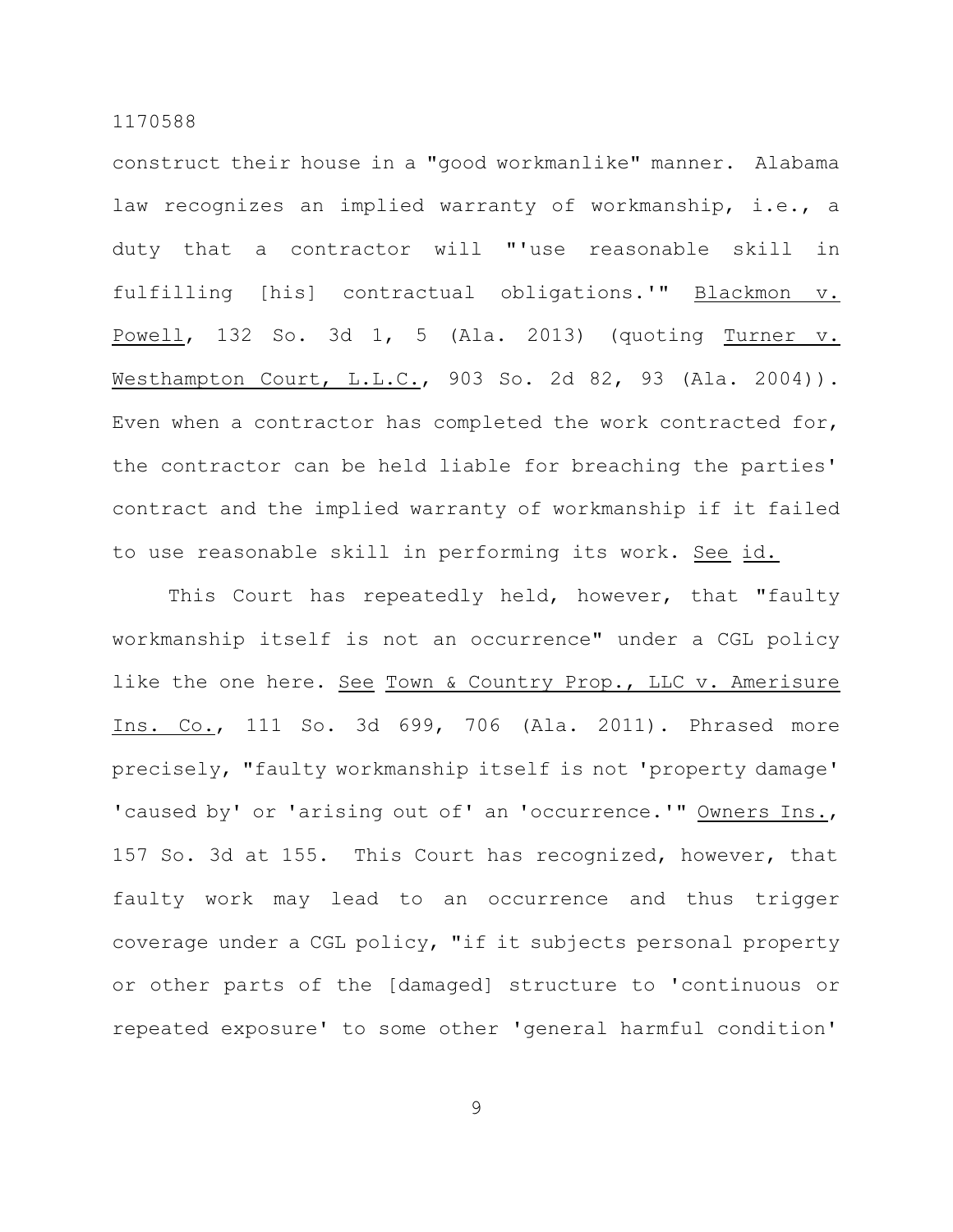... and, as a result of that exposure, personal property or other parts of the structure are damaged." Town & Country, 111 So. 3d at 706. This concept is consistent with the idea that the purpose of a CGL policy is to protect the insured contractor from tort liability, not to insulate it from its own faulty work.<sup>2</sup> See Town & Country, 111 So. 3d at 707. This means that, although there is no coverage for replacing poor work, there may be coverage for repairing resulting damage caused by the poor work. This necessarily depends on the "nature of the damage" that results from that faulty work. Owners Ins., 157 So. 3d at 153.

For example, when a contractor hired to repair a roof performs the work so poorly that it results in leaks but those leaks cause no damage, there is no "accident" constituting an "occurrence." See Berry v. South Carolina Ins. Co., 495 So. 2d 511, 513 (Ala. 1985). In contrast, when a contractor is hired to repair a roof and his work causes a leak that results

<sup>2</sup>In contrast, a performance bond "'"is intended to insure the contractor against claims for the cost of repair or replacement of faulty work."'" Town & Country, 111 So. 3d at 707 (quoting Essex Ins. Co. v. Holder, 261 S.W.3d 456, 459 (Ark. 2007), quoting in turn Nabholz Constr. Co. v. St. Paul Fire & Marine Ins. Co., 354 F. Supp. 2d 917, 923 (E.D. Ark. 2005)).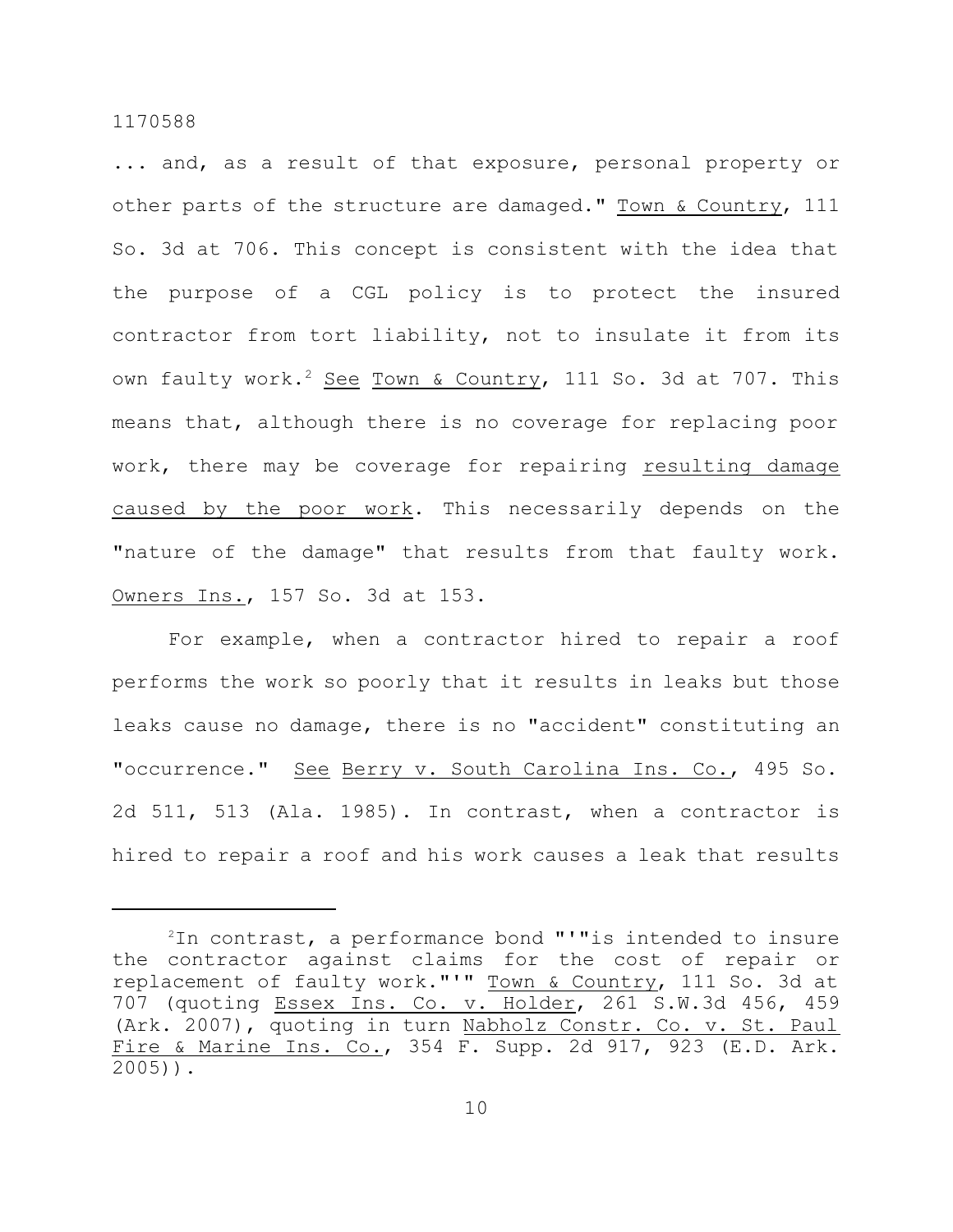in damage to the ceilings, walls, or floors of the building, the resulting damage is an "accident" that is covered. See United States Fid. & Guar. Co. v. Bonitz Insulation Co. of Alabama, 424 So. 2d 569, 573 (Ala. 1982).

A case illustrating this concept is Owners Insurance, supra. In Owners Insurance, the Johnson family hired a contractor to build a new house. After construction was completed and the Johnsons moved in, they began to notice a number of problems with the house relating to water leaking through the roof, walls, and floors that resulted in water damage to several areas of the house. As a result, the Johnsons sued the contractor, alleging breach of contract, fraud, and negligence and wantonness. 157 So. 3d at 150. The action proceeded to arbitration, and the arbitrator issued an award in favor of the Johnsons after finding that several parts of the house were faulty and that damage had resulted from leaks, moisture, and water invasion. 157 So. 3d at 151- 52.

At the time of the events underlying the Johnsons' lawsuit, the contractor held a CGL policy issued by Owners Insurance Company ("Owners"). Although Owners initially hired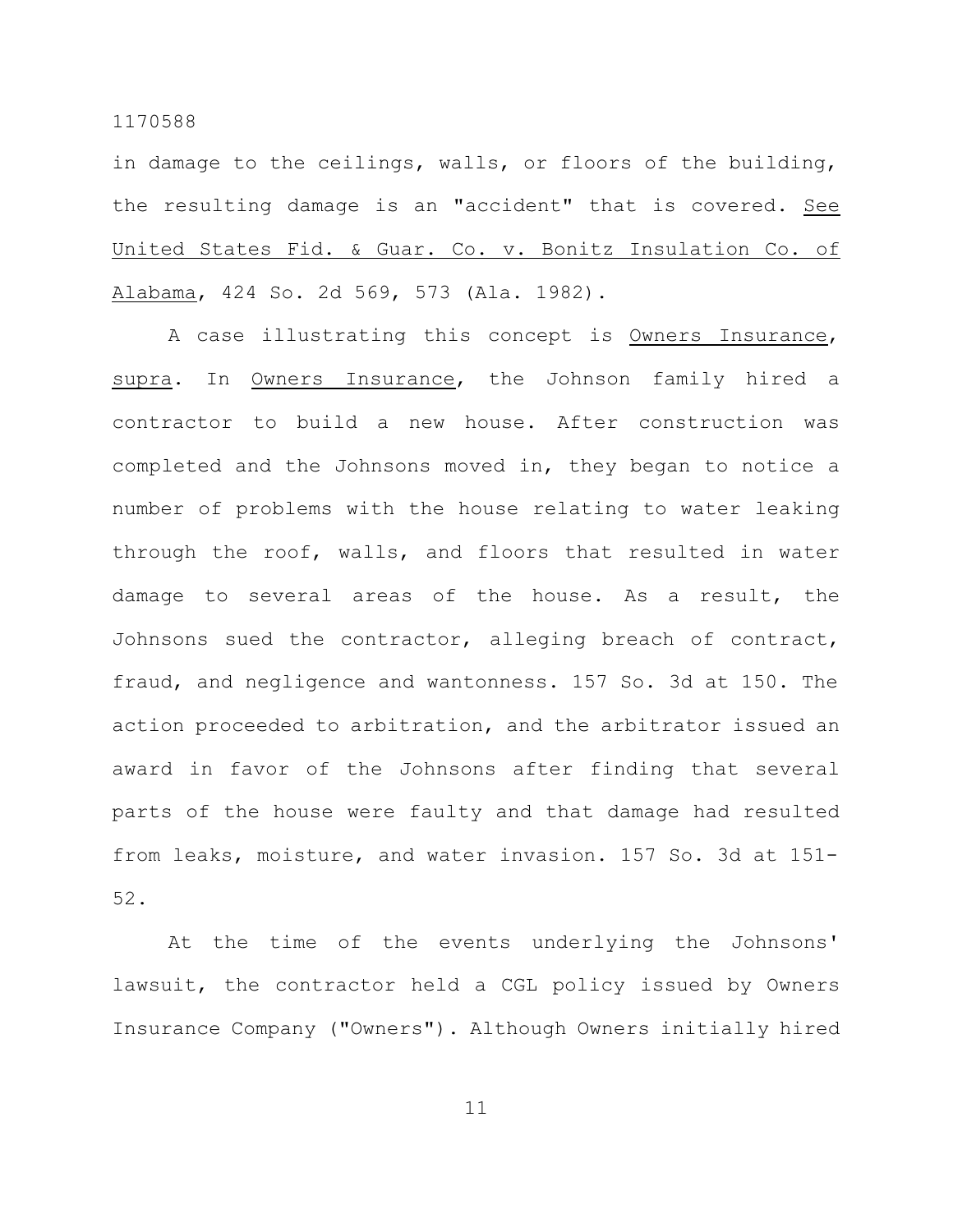counsel to defend its insured contractor, it later filed an action seeking a judgment declaring whether, under the CGL policy, it had a duty to defend and indemnify the contractor with regard to the Johnsons' claims. The trial court entered a judgment holding that the arbitrator's award was covered by the policy and that Owners was required to indemnify the contractor. 157 So. 3d at 152.

On appeal, this Court held, among other things, that, although CGL policies are not meant to cover the cost of repairing faulty workmanship, the definition of the term "occurrence" does not itself exclude from coverage additional damage resulting from faulty work. 157 So. 3d at 155-56. See also Moss v. Champion Ins. Co., 442 So. 2d 26 (Ala. 1983) (finding an occurrence when a contractor's poor work on a roof resulted in damage to the plaintiff's attic, interior ceilings, and some furnishings caused by rain entering into the structure), and Bonitz, 424 So. 2d at 573 (holding that negligence in installing a roof did not prevent there from being an "occurrence" when it rained and water leaked through the roof, causing damage to the interior).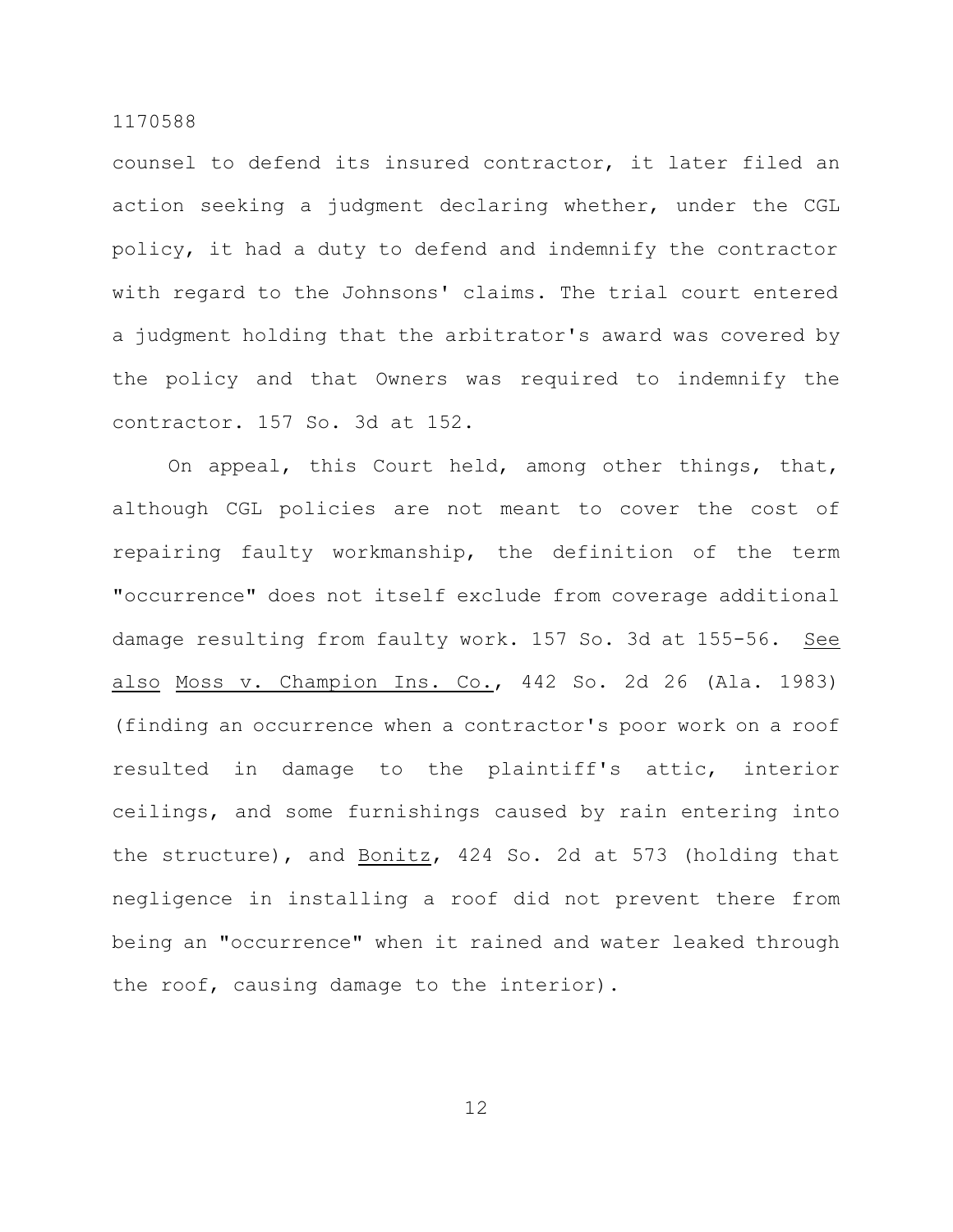In the present case, the Shahs' complaint alleged that there were "numerous and substantial construction defects" throughout their house. Although the Shahs did not specifically describe those "defects" in their complaint, they did allege that those defects were "prevalent throughout the [house]" and included, but were not limited to, "structural issues," "serious defects resulting in health and safety issues, building code violations, poor workmanship, misuse of construction materials, and disregard of proper installation methods." (Emphasis added.) The Shahs alleged that, as a result of those defects, they had incurred "damages," including "repair, and/or replacement costs, loss of the use and enjoyment of areas of their home, loss of market value in the home, mental anguish, and emotional distress damages."

During the arbitration proceedings, both the Shahs and TDG offered a variety of exhibits and witness testimony. The arbitrator made the following findings:

"3) The [Shahs'] experts failed to prove specifically any defects in the home other than some minor damage;

"....

"6) The Arbitrator finds no mental anguish damages are available to the [Shahs]."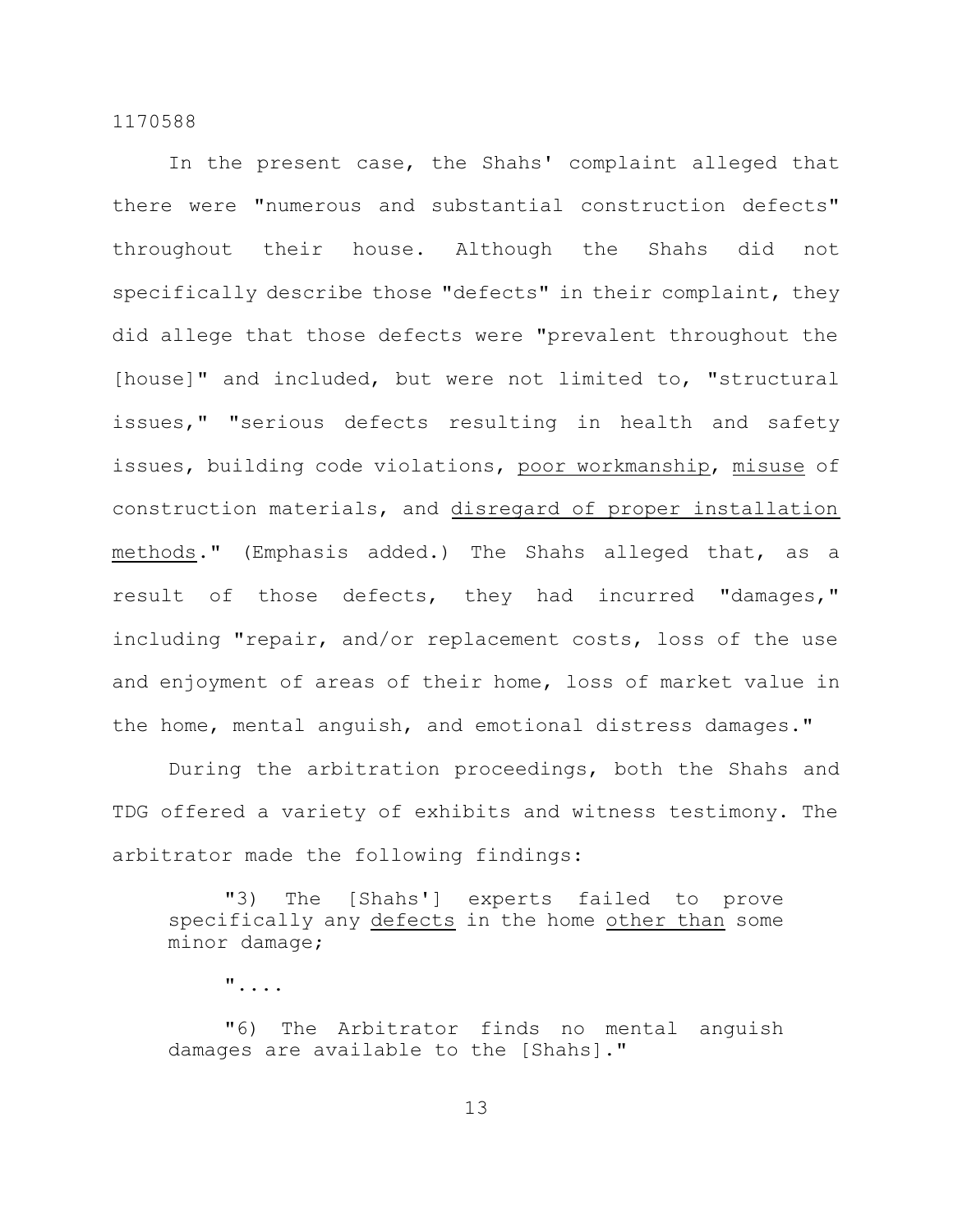(Emphasis added.) In light of the above findings, the arbitrator awarded damages against TDG "for \$10,225.00 which is the total estimate for repairs and \$2,500 for the money owed on the 'pool.'"<sup>3</sup>

Applying the law from Owners Insurance, supra, the trial court held that, although the arbitrator's award was not "expressly clear" as to the basis for awarding damages, the Shahs' complaint "sufficiently allege[d] claims other than faulty workmanship and pray[ed] for damages on [those] claims" and that the arbitrator "had the opportunity to find [that] the Shahs suffered damages due to occurrences caused by faulty workmanship." We disagree.

Under Alabama law, the insured--here, TDG--normally bears the burden of establishing that a claim falls within the coverage of the policy. See, e.g., Chandler v. Alabama Mut. Ins. Co., 585 So. 2d 1365, 1367 (Ala. 1991). The Shahs' complaint clearly alleges faulty workmanship, but at no point do the Shahs allege additional or resulting damage to their

<sup>3</sup>Nothing in either the briefs or the record explains what "the money owed on the pool" is referring to. In any event, the phrase "money owed" does not indicate that any damage to the pool resulted from TDG's faulty workmanship.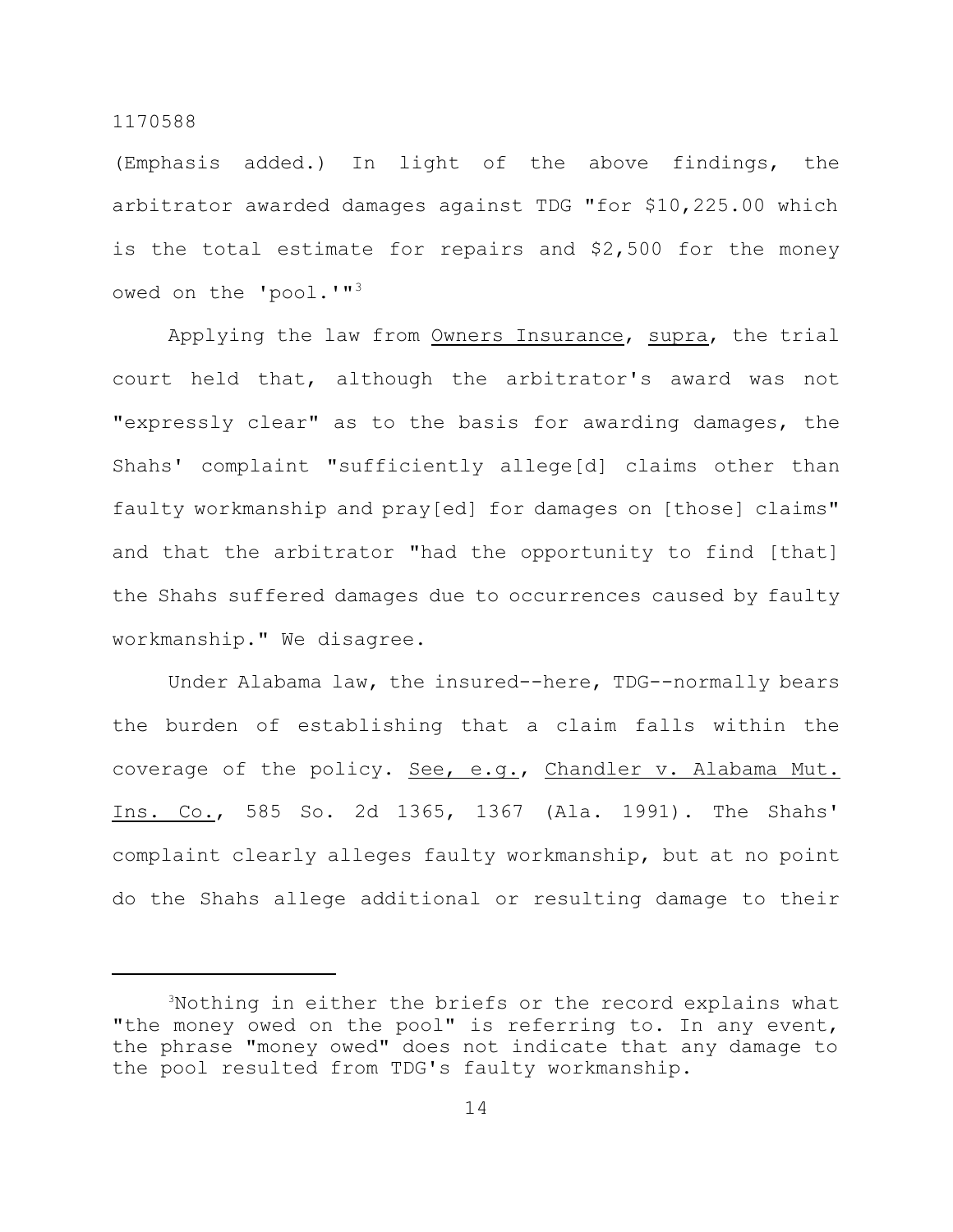house or to their personal property as a result of that faulty workmanship.

Additionally, unlike the significant damage resulting from the faulty work found by the arbitrator in Owners Insurance, the arbitrator here specifically determined that the Shahs failed to prove any "defects" in the home "other than" some "minor damage." Although TDG contends that the "minor damage" referred to in the arbitrator's award indicates that the arbitrator believed that there was some damage that resulted from TDG's faulty work, the Shahs' complaint alleged no such damage. The "minor damage" mentioned by the arbitrator appears to actually be a reference to minor construction defects the Shahs' experts did prove. Stated differently, the arbitrator held that the experts failed to prove faulty workmanship ("defects") except for ("other than") "minor damage." This is further evidenced by the fact that the arbitration award does not indicate that any kind of damage to the Shahs' property--personal or otherwise--resulted from "'continuous or repeated exposure' to some other 'general harmful condition.'" Town & Country, 111 So. 3d at 706. Moreover, if the damages awarded for "minor defects"